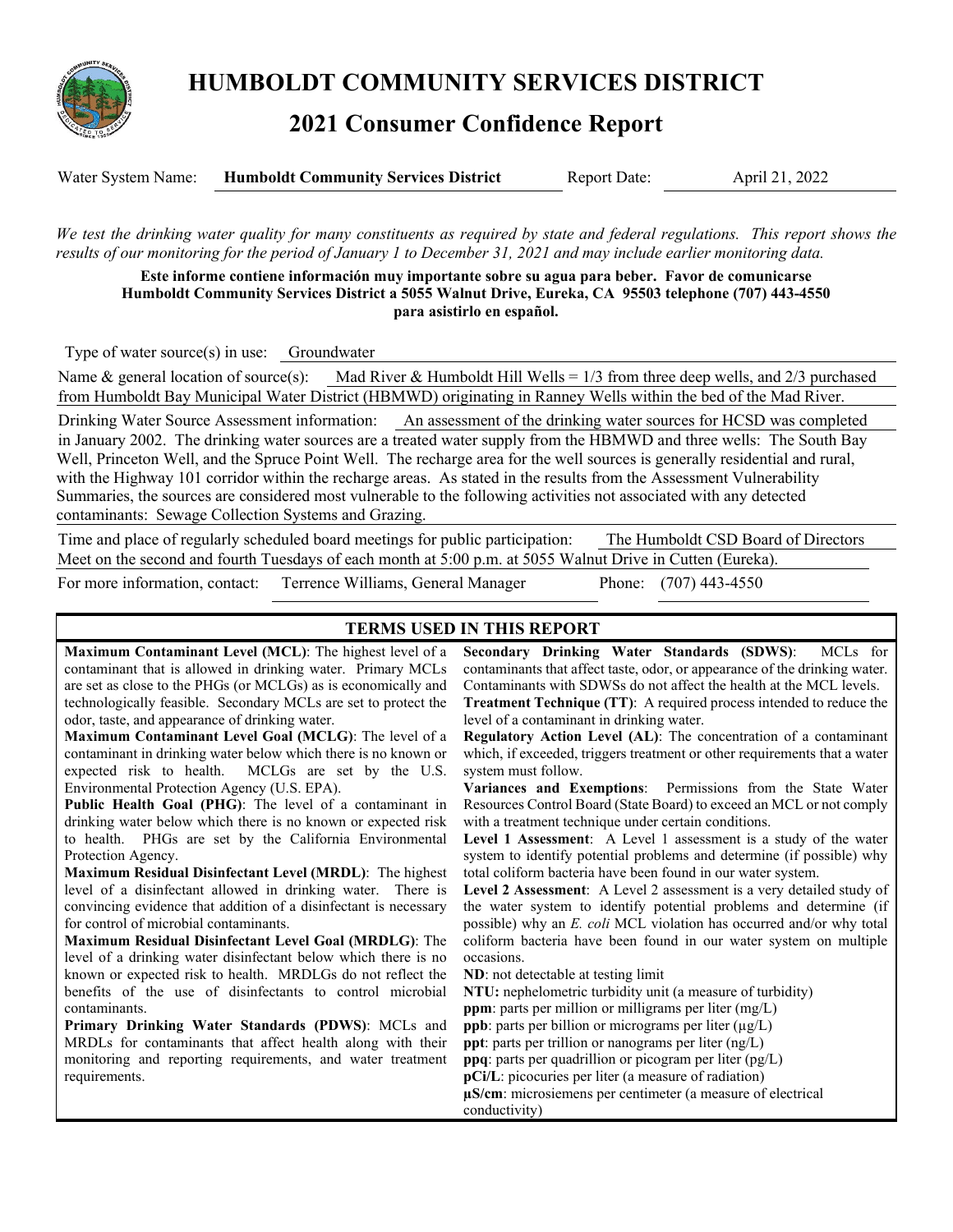**The sources of drinking water** (both tap water and bottled water) include rivers, lakes, streams, ponds, reservoirs, springs, and wells. As water travels over the surface of the land or through the ground, it dissolves naturally-occurring minerals and, in some cases, radioactive material, and can pick up substances resulting from the presence of animals or from human activity.

### **Contaminants that may be present in source water include:**

- *Microbial contaminants*, such as viruses and bacteria, that may come from sewage treatment plants, septic systems, agricultural livestock operations, and wildlife.
- *Inorganic contaminants*, such as salts and metals, that can be naturally-occurring or result from urban stormwater runoff, industrial or domestic wastewater discharges, oil and gas production, mining, or farming.
- *Pesticides and herbicides*, that may come from a variety of sources such as agriculture, urban stormwater runoff, and residential uses.
- *Organic chemical contaminants*, including synthetic and volatile organic chemicals, that are byproducts of industrial processes and petroleum production, and can also come from gas stations, urban stormwater runoff, agricultural application, and septic systems.
- *Radioactive contaminants*, that can be naturally-occurring or be the result of oil and gas production and mining activities.

**In order to ensure that tap water is safe to drink**, the U.S. EPA and the State Board prescribe regulations that limit the amount of certain contaminants in water provided by public water systems. The U.S. Food and Drug Administration regulations and California law also establish limits for contaminants in bottled water that provide the same protection for public health.

**Tables 1-6 list all of the drinking water contaminants that were detected during the most recent sampling for the constituent**. The presence of these contaminants in the water does not necessarily indicate that the water poses a health risk. The State Board allows us to monitor for certain contaminants less than once per year because the concentrations of these contaminants do not change frequently. Some of the data, though representative of the water quality, are more than one year old. Results in line with HBMWD indicate detection within the municipal water system. Results in line with HCSD indicate level detected at the HCSD Well locations. Any violation of an AL, MCL, MRDL, or TT is asterisked.

| <b>TABLE 1 - SAMPLING RESULTS SHOWING THE DETECTION OF COLIFORM BACTERIA</b> |                                     |                                      |                                                                                                                                                  |             |                                             |  |  |  |
|------------------------------------------------------------------------------|-------------------------------------|--------------------------------------|--------------------------------------------------------------------------------------------------------------------------------------------------|-------------|---------------------------------------------|--|--|--|
| Microbiological<br><b>Contaminants</b><br>(complete if bacteria detected)    | Highest No. of<br><b>Detections</b> | <b>No. of Months</b><br>in Violation | <b>MCL</b>                                                                                                                                       | <b>MCLG</b> | <b>Typical Source of</b><br><b>Bacteria</b> |  |  |  |
| Total Coliform Bacteria<br>(state Total Coliform Rule)                       | (In a month)                        |                                      | 1 positive monthly sample $^{(a)}$                                                                                                               | $\Omega$    | Naturally present in the<br>environment     |  |  |  |
| Fecal Coliform or E. coli<br>(state Total Coliform Rule)                     | (In the year)                       |                                      | A routine sample and a repeat<br>sample are total coliform positive,<br>and one of these is also fecal<br>coliform or $E$ , <i>coli</i> positive | $\theta$    | Human or animal fecal<br>waste              |  |  |  |
| E. coli<br>(federal Revised Total<br>Coliform Rule)                          | (In the year)                       |                                      | (b)                                                                                                                                              | $\Omega$    | Human or animal fecal<br>waste              |  |  |  |

(a) Two or more positive monthly samples is a violation of the MCL

(b) Routine and repeat samples are total coliform-positive and either is *E. coli*-positive or system fails to take repeat samples following *E. coli*-positive routine sample or system fails to analyze total coliform-positive repeat sample for *E. coli*.

| <b>TABLE 2 - SAMPLING RESULTS SHOWING THE DETECTION OF LEAD AND COPPER</b>                |                |                                              |                                                            |                                      |     |     |                                                             |                                                                                                                  |
|-------------------------------------------------------------------------------------------|----------------|----------------------------------------------|------------------------------------------------------------|--------------------------------------|-----|-----|-------------------------------------------------------------|------------------------------------------------------------------------------------------------------------------|
| <b>Lead and Copper</b><br>(complete if lead or copper<br>detected in the last sample set) | Sample<br>Date | No. of<br><b>Samples</b><br><b>Collected</b> | 90 <sup>th</sup><br>Percentile<br>Level<br><b>Detected</b> | <b>No. Sites</b><br>Exceeding<br>AL. | AL  | PHG | <b>No. of Schools</b><br>Requesting<br><b>Lead Sampling</b> | <b>Typical Source of</b><br>Contaminant                                                                          |
| Lead (ppb)<br><b>HBMWD</b>                                                                | 2020           | 10                                           | 0.12                                                       | $\Omega$                             | 15  | 0.2 |                                                             | Internal corrosion of                                                                                            |
| <b>HCSD</b>                                                                               | 2019           | 31                                           | 0.0033                                                     | $\theta$                             |     |     | $10$ of $10$                                                | household water plumbing<br>systems; discharges from<br>industrial manufacturers;<br>erosion of natural deposits |
| <b>HBMWD</b><br>Copper (ppm)                                                              | 2020           | 10                                           | 0.96                                                       | $\Omega$                             | 1.3 | 0.3 | Not applicable                                              | Internal corrosion of<br>household plumbing                                                                      |
| <b>HCSD</b>                                                                               | 2019           | 31                                           | 0.86                                                       | $\mathbf{0}$                         |     |     |                                                             | systems; erosion of natural<br>deposits; leaching from<br>wood preservatives                                     |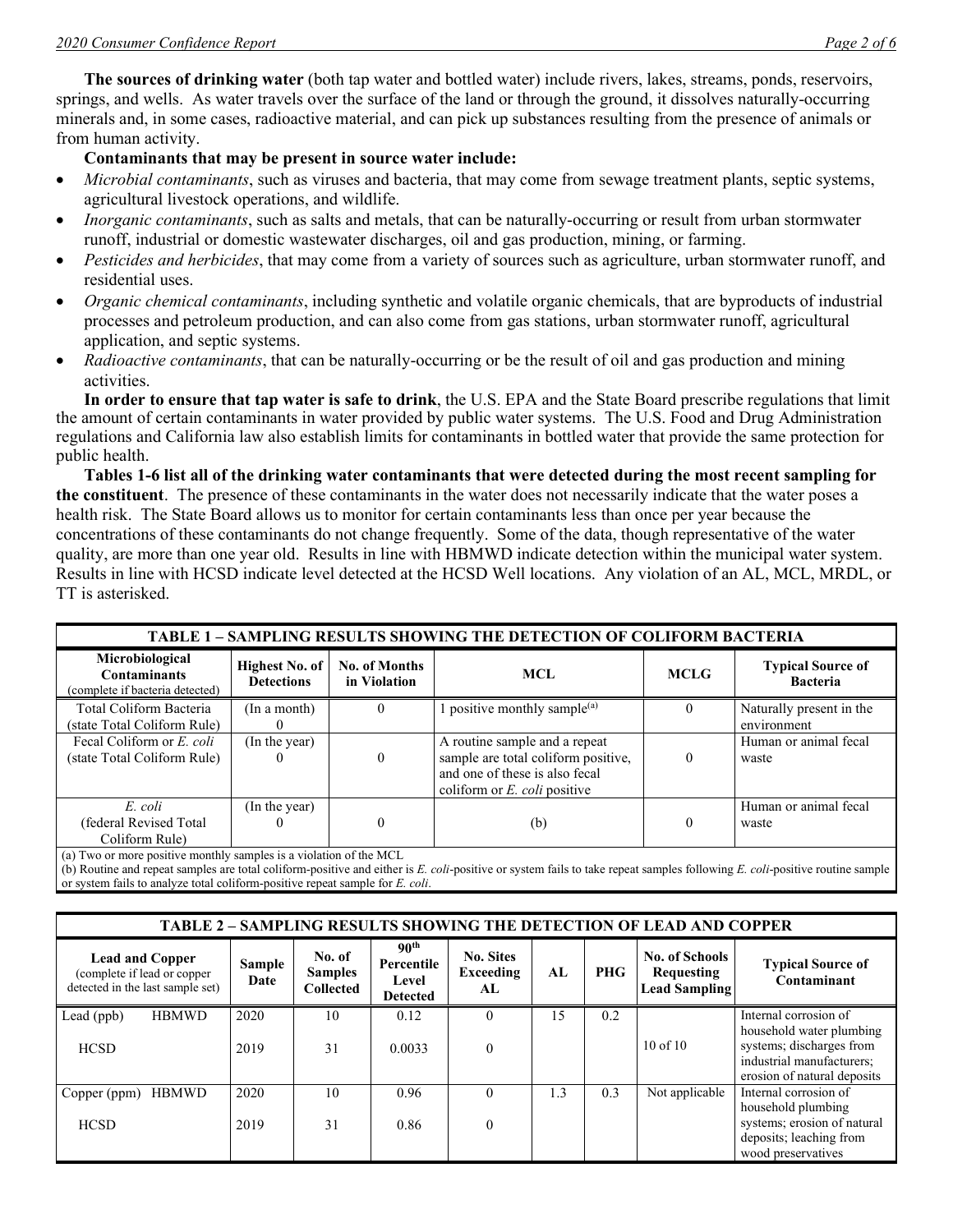| <b>TABLE 3 - SAMPLING RESULTS FOR SODIUM AND HARDNESS</b> |                |                          |                               |            |                      |                                                              |  |  |
|-----------------------------------------------------------|----------------|--------------------------|-------------------------------|------------|----------------------|--------------------------------------------------------------|--|--|
| <b>Chemical or Constituent</b><br>(and reporting units)   | Sample<br>Date | Level<br><b>Detected</b> | Range of<br><b>Detections</b> | <b>MCL</b> | <b>PHG</b><br>(MCLG) | <b>Typical Source of Contaminant</b>                         |  |  |
| Sodium (ppm)                                              |                |                          |                               |            |                      |                                                              |  |  |
| <b>HBMWD</b>                                              | 2016           | 3.7                      | N/A                           |            |                      | Salt present in the water and is                             |  |  |
|                                                           |                |                          |                               | None       | None                 | generally naturally occurring                                |  |  |
| <b>HCSD</b>                                               | 2015           | $9.25$ avg               | 8.7-9.8                       |            |                      |                                                              |  |  |
| South Bay Well                                            | 2019           | 9.9                      |                               |            |                      |                                                              |  |  |
| Hardness (ppm)                                            |                |                          |                               |            |                      |                                                              |  |  |
| <b>HBMWD</b>                                              | 2016           | 87                       | N/A                           |            |                      | Sum of polyvalent cations<br>present in the water, generally |  |  |
|                                                           |                |                          |                               | None       | None                 | magnesium and calcium, and are                               |  |  |
| <b>HCSD</b>                                               | 2015           | 58.5 avg                 | 58-59                         |            |                      |                                                              |  |  |
| South Bay Well                                            | 2019           | 62                       |                               |            |                      | usually naturally occurring                                  |  |  |

| TABLE 4 - DETECTION OF CONTAMINANTS WITH A PRIMARY DRINKING WATER STANDARD |                       |                               |                                      |                                 |                                   |                                                                                                                                                                                           |  |  |
|----------------------------------------------------------------------------|-----------------------|-------------------------------|--------------------------------------|---------------------------------|-----------------------------------|-------------------------------------------------------------------------------------------------------------------------------------------------------------------------------------------|--|--|
| <b>Chemical or Constituent</b><br>(and reporting units)                    | <b>Sample</b><br>Date | Level<br><b>Detected</b>      | <b>Range of</b><br><b>Detections</b> | <b>MCL</b><br>[MRDL]            | <b>PHG</b><br>(MCLG)<br>[MRDLG]   | <b>Typical Source of Contaminant</b>                                                                                                                                                      |  |  |
|                                                                            |                       |                               | <b>INORGANIC CONTAMINANTS</b>        |                                 |                                   |                                                                                                                                                                                           |  |  |
| Arsenic (ppb) - HCSD                                                       | 2018                  | $2.5$ avg                     | $ND-5.0$                             |                                 |                                   | Erosion of natural deposits;                                                                                                                                                              |  |  |
| South Bay Well Only                                                        | 2019                  | ND                            | ND                                   | 10                              | 0.004                             | runoff from orchards; glass and<br>electronics production wastes                                                                                                                          |  |  |
| Nitrate AS $(N)$ – HCSD                                                    | 2021                  | 0.38                          |                                      |                                 |                                   | Runoff and leaching from<br>fertilizer use; leaching from                                                                                                                                 |  |  |
| So. Bay Well Only                                                          | 2021                  | 0.54                          | $0.15 - 0.59$                        | 10                              | 10                                | septic tanks and sewage; erosion<br>of natural deposits                                                                                                                                   |  |  |
|                                                                            |                       |                               |                                      |                                 |                                   | DISINFECTION BYPRODUCTS, DISINFECTION BYPRODUCT PRECURSORS, AND DISINFECTANT RESIDUALS                                                                                                    |  |  |
| TTHM $(ug/L) - (Total)$<br>Trihalomethanes<br><b>HBMWD</b><br><b>HCSD</b>  | 2021<br>2021          | 7.3<br>$9.0$ avg              | N/A<br>$ND-18$                       | 80                              | N/A                               | Byproduct of drinking water<br>disinfection                                                                                                                                               |  |  |
| HAA5 $(ug/L)$ –<br>(Haloacetic Acids)<br><b>HBMWD</b><br><b>HCSD</b>       | 2021<br>2021          | 2.9<br>$2.35$ avg             | $0 - 1.2$<br>ND-4.7                  | 60                              | N/A                               | Byproduct of drinking water<br>disinfection                                                                                                                                               |  |  |
| Chlorine (mg/L)<br><b>HBMWD</b><br><b>HCSD</b>                             | 2021<br>2021          | Avg= $0.44$<br>$0.60$ avg     | $0.15 - 1.33$<br>$0.2 - 1.0$         | [MRDL<br>$= 4.0$ (as<br>$Cl2$ ] | $[MRDL =$<br>$4.0$ (as<br>$Cl2$ ] | Drinking water disinfectant<br>added for treatment                                                                                                                                        |  |  |
| Turbidity (NTU)<br><b>HBMWD</b><br><b>HCSD</b><br>So. Bay Well Only        | 2021<br>2016<br>2019  | $-0.45$<br>$0.07$ avg<br>0.29 | $-0.01 - 0.45$<br>$0.06 - 0.08$      | $TT = 5.0$                      | N/A                               | Soil runoff. High turbidity can<br>hinder the effectiveness of<br>disinfectants. During the winter<br>season, it is a good indicator of<br>the effectiveness of the filtration<br>system. |  |  |
|                                                                            |                       |                               |                                      |                                 |                                   |                                                                                                                                                                                           |  |  |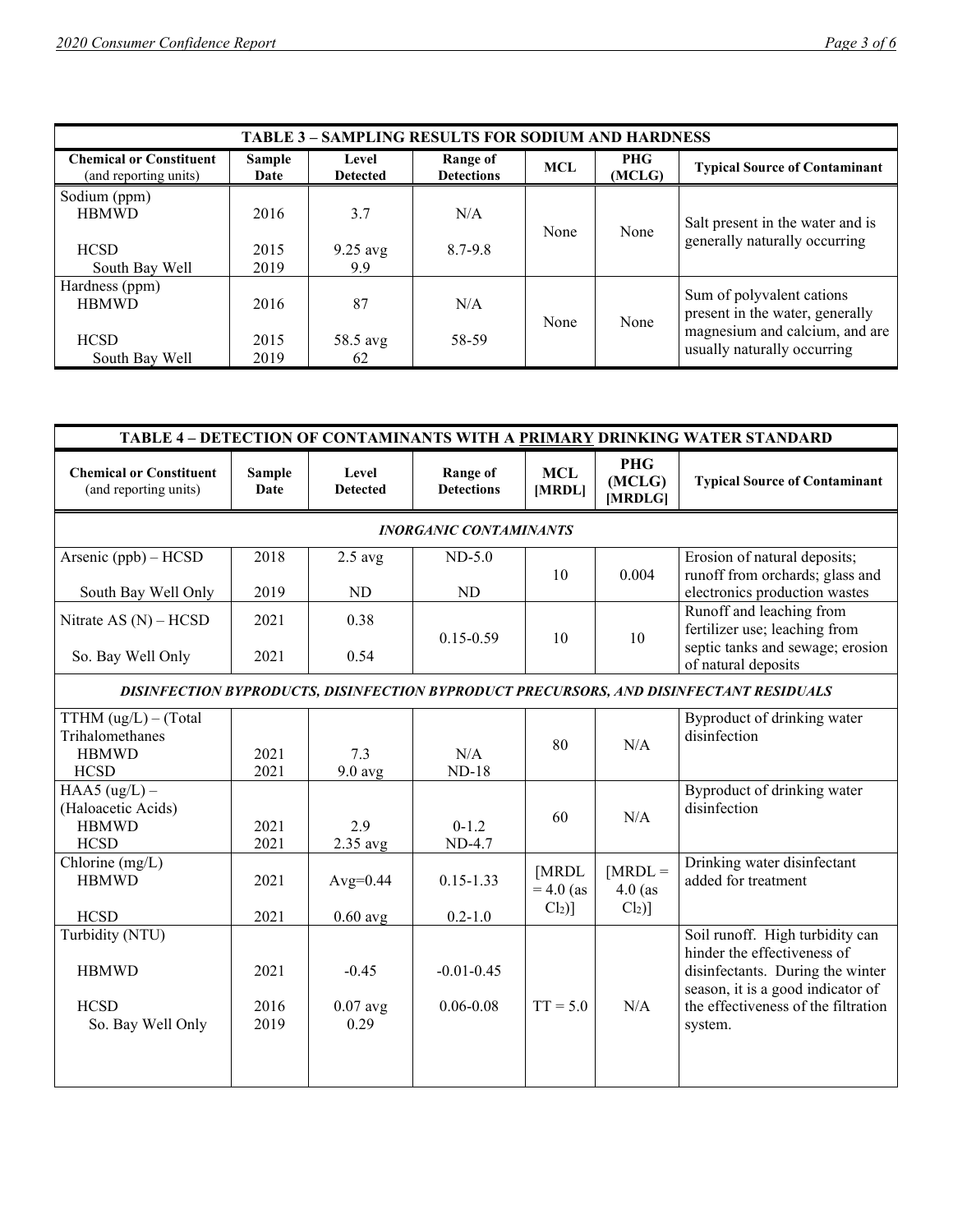| TABLE 5 - DETECTION OF CONTAMINANTS WITH A SECONDARY DRINKING WATER STANDARD         |                       |                          |                               |             |               |                                                                                                                                                                                           |  |
|--------------------------------------------------------------------------------------|-----------------------|--------------------------|-------------------------------|-------------|---------------|-------------------------------------------------------------------------------------------------------------------------------------------------------------------------------------------|--|
| <b>Chemical or Constituent</b><br>(and reporting units)                              | <b>Sample</b><br>Date | <b>Level Detected</b>    | Range of<br><b>Detections</b> | <b>SMCL</b> | PHG<br>(MCLG) | <b>Typical Source of Contaminant</b>                                                                                                                                                      |  |
| Chloride<br>$HBMWD$ (mg/L)<br>HCSD (ppm)<br>South Bay Well Only                      | 2016<br>2016<br>2019  | 3.90<br>$17$ avg<br>19   | N/A<br>$15-19$                | 500         | N/A           | Runoff/leaching from natural<br>deposits; seawater influence                                                                                                                              |  |
| Color (units)<br><b>HBMWD</b><br><b>HCSD</b><br>South Bay Well Only                  | 2016<br>2016<br>2019  | 5.0<br>ND<br>3.0         | N/A<br>N/A                    | 15          | N/A           | Naturally-occurring organic<br>materials                                                                                                                                                  |  |
| Manganese (ppb)<br><b>HCSD</b>                                                       | 2019                  | 5                        | $ND-10$                       | $500$ ppb   |               | Manganese exposures result in<br>neurological effects. High levels<br>of manganese in people have<br>been shown to result in adverse<br>effects to the nervous system.                    |  |
| Odor (ton)<br>HCSD So Bay Well<br>Only                                               | 2019                  | 1                        |                               | 3           |               | Naturally-occurring organic<br>materials                                                                                                                                                  |  |
| Specific Conductance<br>HBMWD (uS/cm)<br>$HCSD$ ( $uS/cm$ )<br>South Bay Well Only   | 2018<br>2017<br>2019  | 130<br>180 avg<br>190    | N/A<br>170-190                | 1,600       | N/A           | Substances that form ions when<br>in water                                                                                                                                                |  |
| Sulfate<br>$HBMWD$ (mg/L)<br>HCSD (ppm)<br>South Bay Well Only                       | 2016<br>2016<br>2019  | 10.0<br>$4.5$ avg<br>6.2 | N/A<br>$4.1 - 4.9$            | 500         | N/A           | Runoff/leaching from natural<br>deposits; industrial waste                                                                                                                                |  |
| <b>Total Dissolved Solids</b><br>$HBMWD$ (mg/L)<br>HCSD (ppm)<br>South Bay Well Only | 2016<br>2019<br>2019  | 90<br>$115$ avg<br>110   | N/A<br>110-120                | 1,000       | N/A           | Runoff/leaching from natural<br>deposits                                                                                                                                                  |  |
| Turbidity (NTU)<br><b>HBMWD</b><br><b>HCSD</b>                                       | 2021<br>2016          | 0.45<br>$0.07$ avg       | $0.01 - .45$<br>$0.06 - 0.08$ | 5           | N/A           | Soil runoff. High turbidity can<br>hinder the effectiveness of<br>disinfectants. During the winter<br>season, it is a good indicator of<br>the effectiveness of the filtration<br>system. |  |

| <b>TABLE 6 - DETECTION OF UNREGULATED CONTAMINANTS</b>                                                                                                                                                    |      |    |     |     |                              |  |  |  |
|-----------------------------------------------------------------------------------------------------------------------------------------------------------------------------------------------------------|------|----|-----|-----|------------------------------|--|--|--|
| <b>Chemical or Constituent</b><br><b>Sample</b><br>Range of<br><b>Level Detected</b><br><b>Notification Level</b><br><b>Health Effects Language</b><br><b>Detections</b><br>(and reporting units)<br>Date |      |    |     |     |                              |  |  |  |
| Total Alkalinity (mg/L)                                                                                                                                                                                   |      |    |     |     | There are no health concerns |  |  |  |
| <b>HBMWD</b>                                                                                                                                                                                              | 2016 | 65 | N/A | N/A | related to alkalinity        |  |  |  |

#### *Unregulated Contaminant Monitoring Rule (UCMR) – 2020 Testing Results*

As part of the federal drinking water program, USEPA issues a list of currently unregulated contaminants to be tested by Public Water Systems throughout the nation. This process occurs every five years pursuant to the Unregulated Contaminant Monitoring Rule (UCMR). The purpose of the UCMR program is to determine the prevalence of unregulated contaminants in drinking water. Results of this testing help USEPA determine whether or not to regulate new contaminants for protection of public health.

There have been four cycles of monitoring: UCMR 1 (2001-2003, UCMR 2 (2008-2010), UCMR 3 (2013- 2015), and UCMR 4 (2018-2020). UCMR 1 through UCMR 3 tested for a total of 65 constituents. The UCMR 4 consists of testing for 10 cyanotoxins, 20 additional contaminants, and 2 indicators.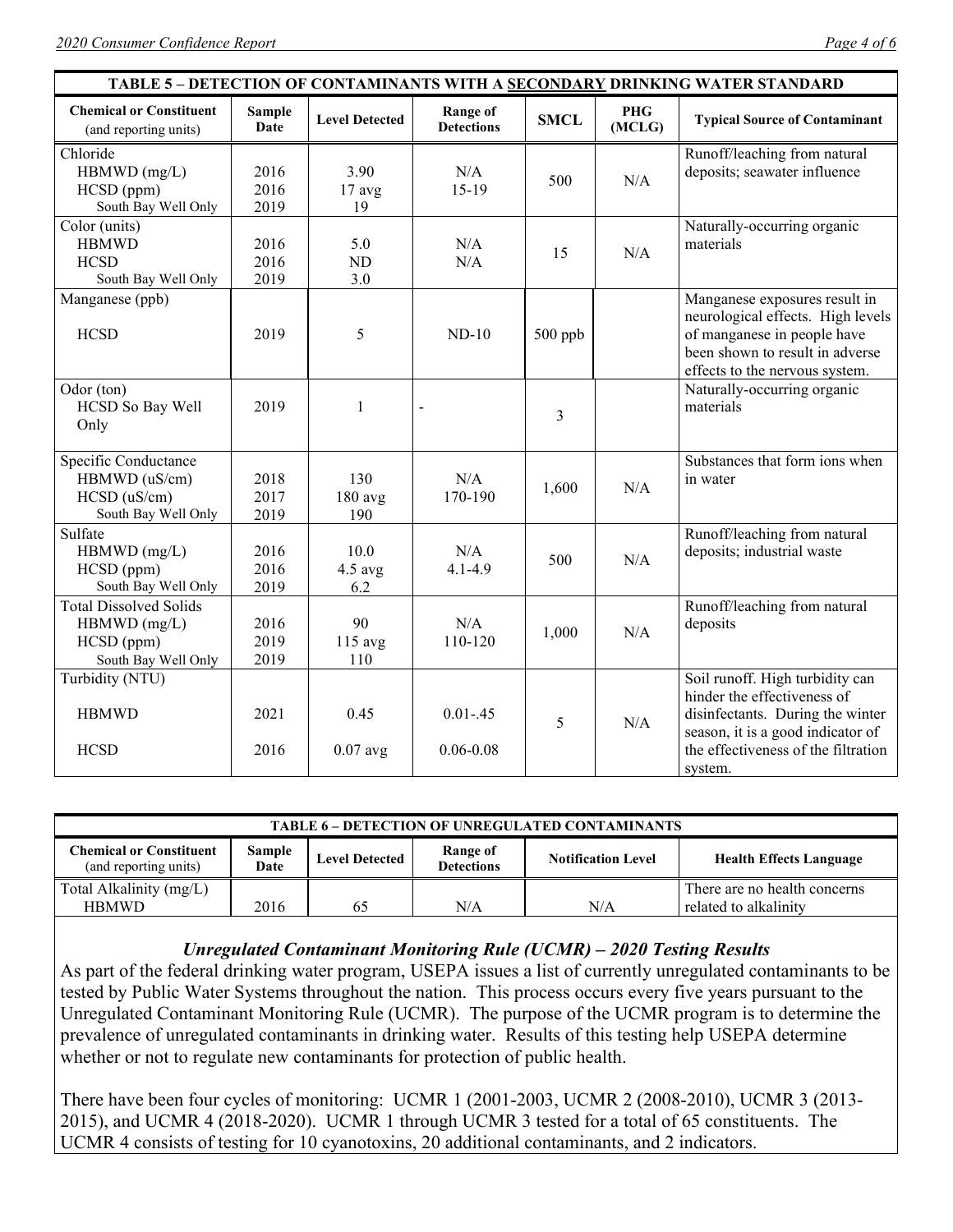| TABLE 6 - DETECTION OF UNREGULATED CONTAMINANTS                                                                                                                                                                                                                                                                             |                       |                       |                                      |                           |                                                                                                                                                       |  |  |  |
|-----------------------------------------------------------------------------------------------------------------------------------------------------------------------------------------------------------------------------------------------------------------------------------------------------------------------------|-----------------------|-----------------------|--------------------------------------|---------------------------|-------------------------------------------------------------------------------------------------------------------------------------------------------|--|--|--|
| <b>Chemical or Constituent</b><br>(and reporting units)                                                                                                                                                                                                                                                                     | <b>Sample</b><br>Date | <b>Level Detected</b> | <b>Range of</b><br><b>Detections</b> | <b>Notification Level</b> | <b>Health Effects Language</b>                                                                                                                        |  |  |  |
| The table below reflects both HCSD and HBMWD detected contaminants with test results above the minimum<br>reporting levels (MRL) but well below the notification level and, the test results for 2 indicators. For<br>additional information about HBMWD Water Quality, please visit their website at https://www.hbmwd.com |                       |                       |                                      |                           |                                                                                                                                                       |  |  |  |
| HAA5 $(ug/L)$<br>[Sum of 5 Haloacetic Acids]<br><b>HBMWD</b><br><b>HCSD</b>                                                                                                                                                                                                                                                 | 2019<br>2021          | 6.7<br>$2.35$ avg     | $0-1.2$<br>ND-4.7                    | $60 \text{ ug/L}$         | Some people who drink water<br>containing haloacetic acids in<br>excess of the MCL over many<br>years may have an increased risk<br>of getting cancer |  |  |  |
| HAA6 (ug/L)<br>[Sum of 6 Haloacetic Acids]<br><b>HBMWD</b><br><b>HCSD</b>                                                                                                                                                                                                                                                   | 2019<br>2019          | 1.91<br>$1.55$ avg    | $0 - 1.2$<br>$1.3 - 1.8$             | N/A                       | Some people who drink water<br>containing haloacetic acids in<br>excess of the MCL over many<br>years may have an increased risk<br>of getting cancer |  |  |  |
| HAA $9$ (ug/L)<br>[Sum of 9 Haloacetic Acids)<br><b>HBMWD</b><br><b>HCSD</b>                                                                                                                                                                                                                                                | 2019<br>2019          | 13.11<br>$5.4$ avg    | $0 - 1.2$<br>$2.2 - 8.6$             | N/A                       | Some people who drink water<br>containing haloacetic acids in<br>excess of the MCL over many<br>years may have an increased risk<br>of getting cancer |  |  |  |
| Bromide (ug/L)<br><b>HCSD</b>                                                                                                                                                                                                                                                                                               | 2019                  | 56 avg                | 46-66                                | N/A                       | Indicator of the potential to form<br>haloacetic acids during water<br>treatment. Bromide itself has<br>low human toxicity.                           |  |  |  |
| Total Organic Carbon<br>(ug/L)<br><b>HBMWD</b>                                                                                                                                                                                                                                                                              | 2019                  | 1100                  | 1100-100                             | N/A                       | Indicator of the potential to form<br>haloacetic acids during water<br>treatment. Total Organic Carbon<br>has no known health effect.                 |  |  |  |

## **Summary Information for Operating Under a Variance or Exemption – HBMWD**

HBMWD's source water has been classified by the State Water Resource Control Board (SWRCB) as groundwater, not under the direct influence of surface water. The classification is important as to the regulations that a water system must follow to ensure water quality. In 2009, HBMWD requested the water system be exempt from triggered source groundwater monitoring under the Groundwater Rule because the system consistently achieves 4-log virus inactivation prior to their first service connection. The California Department of Health concurred and approved the requested exemption.

## **Additional General Information on Drinking Water**

 Drinking water, including bottled water, may reasonably be expected to contain at least small amounts of some contaminants. The presence of contaminants does not necessarily indicate that the water poses a health risk. More information about contaminants and potential health effects can be obtained by calling the U.S. EPA's Safe Drinking Water Hotline (1-800-426-4791).

 Some people may be more vulnerable to contaminants in drinking water than the general population. Immuno-compromised persons such as persons with cancer undergoing chemotherapy, persons who have undergone organ transplants, people with HIV/AIDS or other immune system disorders, some elderly, and infants can be particularly at risk from infections. These people should seek advice about drinking water from their health care providers. U.S. EPA/Centers for Disease Control (CDC) guidelines on appropriate means to lessen the risk of infection by *Cryptosporidium* and other microbial contaminants are available from the Safe Drinking Water Hotline (1-800-426-4791).